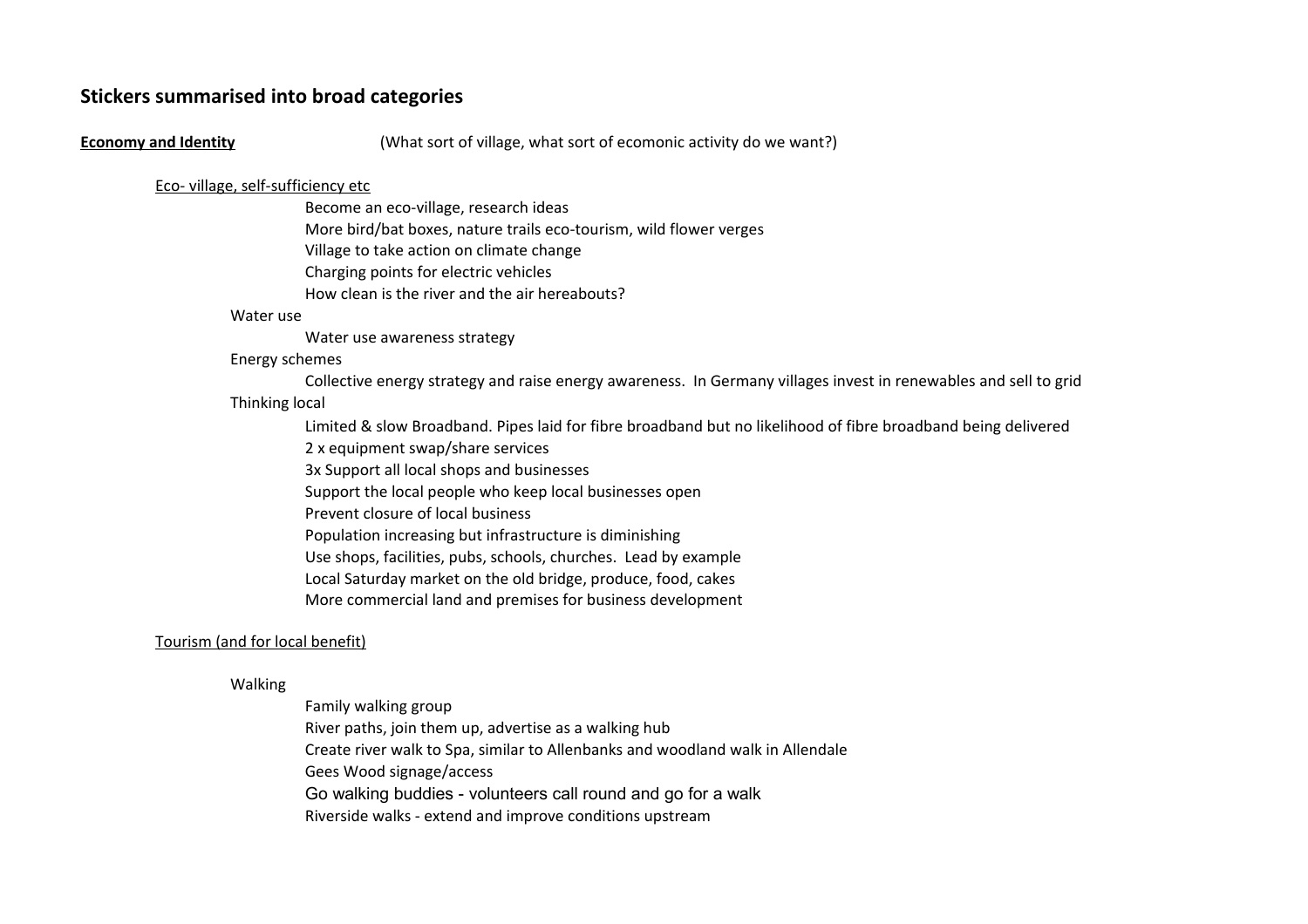Tidy riverside, use things already there Add to the variety of walks around the area and upkeep of paths Develop footpaths and rights of way along the river and manage the litter problem on footpaths Promote walking paths and routes that take in the village Promote walking paths/routes that take in the village Spa Well as a destination for walking and cycling Better use of local walks Better signed better maintained

# Cafe

Cafe coffee shop suitable for older people Coffee shop community led Explore the idea of a community cafe 2 x Coffee shop Coffee shop with disabled access Bakery with a cafe cafe Café & parking for visitors We already have loads of tourists but they don't stay because we desperately need a coffee shop Pop up container café at the riverside Café for visitors/cyclists/walkers Community café for locals and tourists Be proactive and approach business like The Running Fox who have recently expanded Something like The Running Fox at Felton. Newcastle residents drive out for breakfast, lunch and afternoon tea

#### **Other**

Healthy picnic events Interpretation of local heritage on railway platforms John Martin museum Signage to Haydon Old Church from village Use any funding to maintain our place in the tourism field Industrial Heritage and history John Martin celebration art event Art event at the Old Church Old church bridge, link them in with walks, Langley castle etc Reivers, heritage and Tourism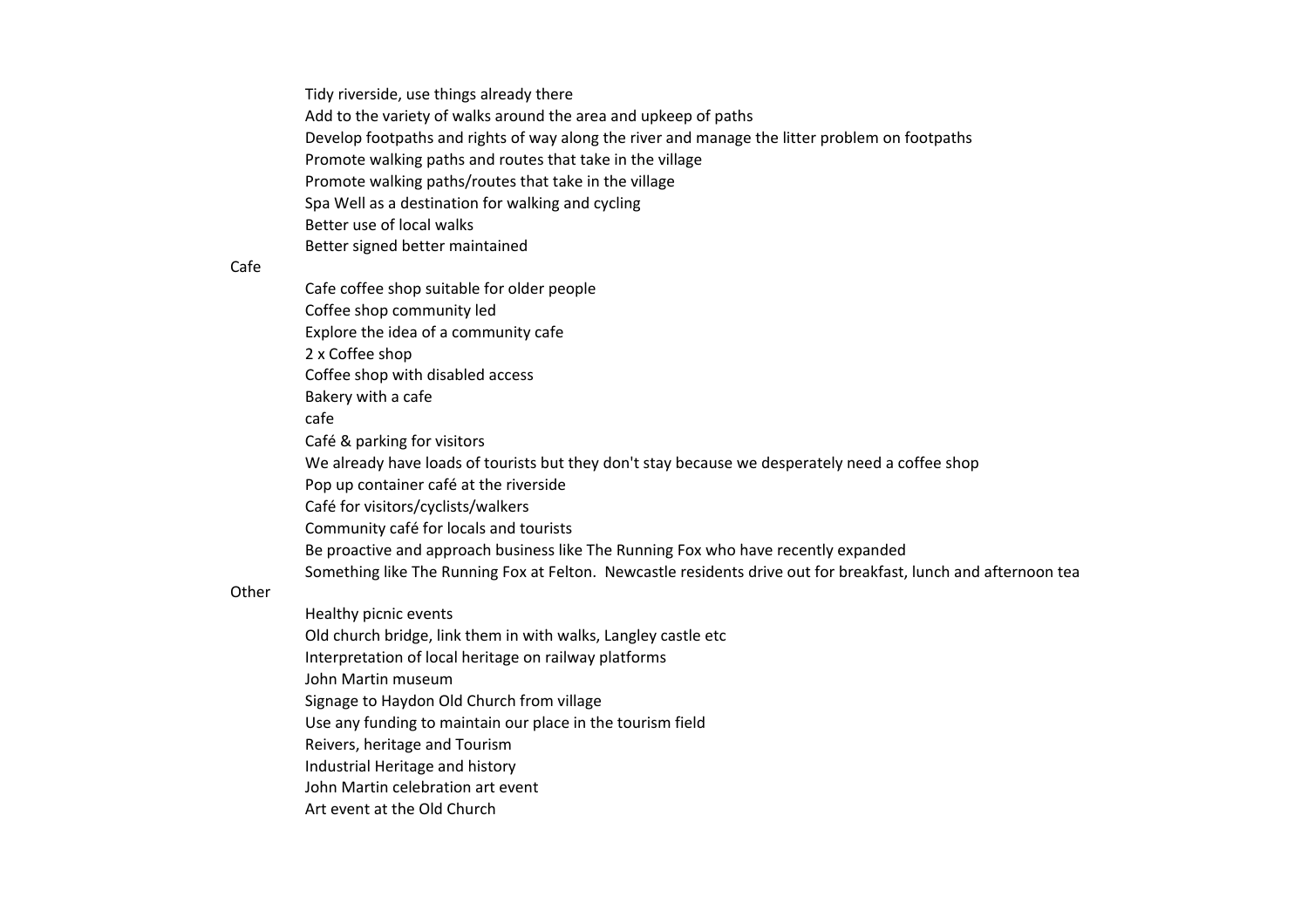Chesterwood heritage - bastle houses, mineworkers Both churches for tour guides Guided local walks/talks with leaflets Huge village heritage River walking route to Spa Outdoor activity hub Buses to Allendale More flowers at both ends of village More events at old Haydon church Establish annual festival other than the beer festival Apple day with harvest festival and cider press More support for village events Closer links with Northumberland National Park A heritage hub from where tourists can explore further afield ?in church porch Encourage more visitors to the village Build on success of New Year fireworks the Parish Council and the Development Trust to help them Perhaps develop an app about interesting features and history of the village Make more of the villages top location for angling Secure cycle parking in village Bike racks Support and build on the village days, Cycling, Beer etc Do NYE fireworks help economy? Seems huge waste of money, better spent on year-round flowers etc Delivery services need a map of house names eg. North Bank Run a market on the Old Bridge once a month spring/summer. Local crafts, artists etc Establish links and celebrate local heritage with partnership projects with The Sill etc Add some fun and exciting places for instance circus, theatre and a farm *(clearly written by a child) (Tourism is)* Crucial to the life of the village. People who provide services for tourists need to help

Bike hire

Cycling

Borrow a bike scheme

Bike lockers at the station so people can cycle to the station

- Bikes for hire
- Cycle route to Hexham, Bardon Mill and Haltwhistle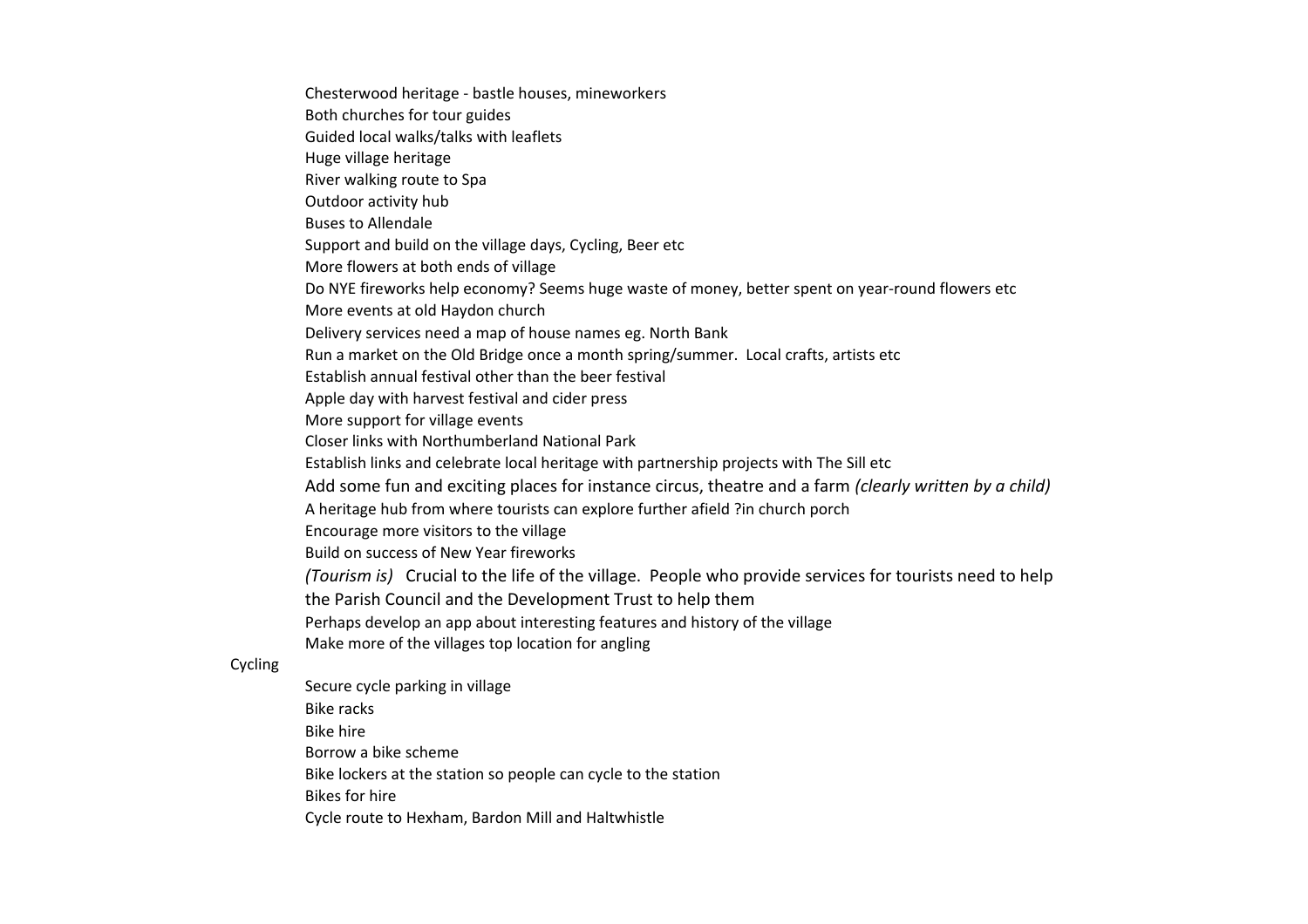Cycle racks provided Cycle routes for retirement Cycle route to Hexham Electric bikes for hire Build on Haydon Hundred success Café to encourage cyclists to stay longer Cycle way link to Hexham suitable for families Cycle route to Hexham Cycle routes around the area Revise Haydon Bridge cycle route More cycle locking areas Cycling after retirement routes Cycle routes and walks info for around the village - church tours and old church too Spa Well as a destination for walking and cycling Cycle path to Hexham More cycle routes More cycle lock up areas

# Start ups and growing enterprise

Start-up units in the village Encourage volunteer/community led businesses Enterprise support for young people, business skills to develop their ideas Social enterprise Partnerships with existing employers work trial for young people Small business set-up advice

# Transport links

Rail

Better co-ordination between trains and buses Later trains from Newcastle x 2 Later train times from Newcastle to Haydon Bridge Station development to enhance its attractiveness and usefulness: ticket machine better more permanent shelter on the down platform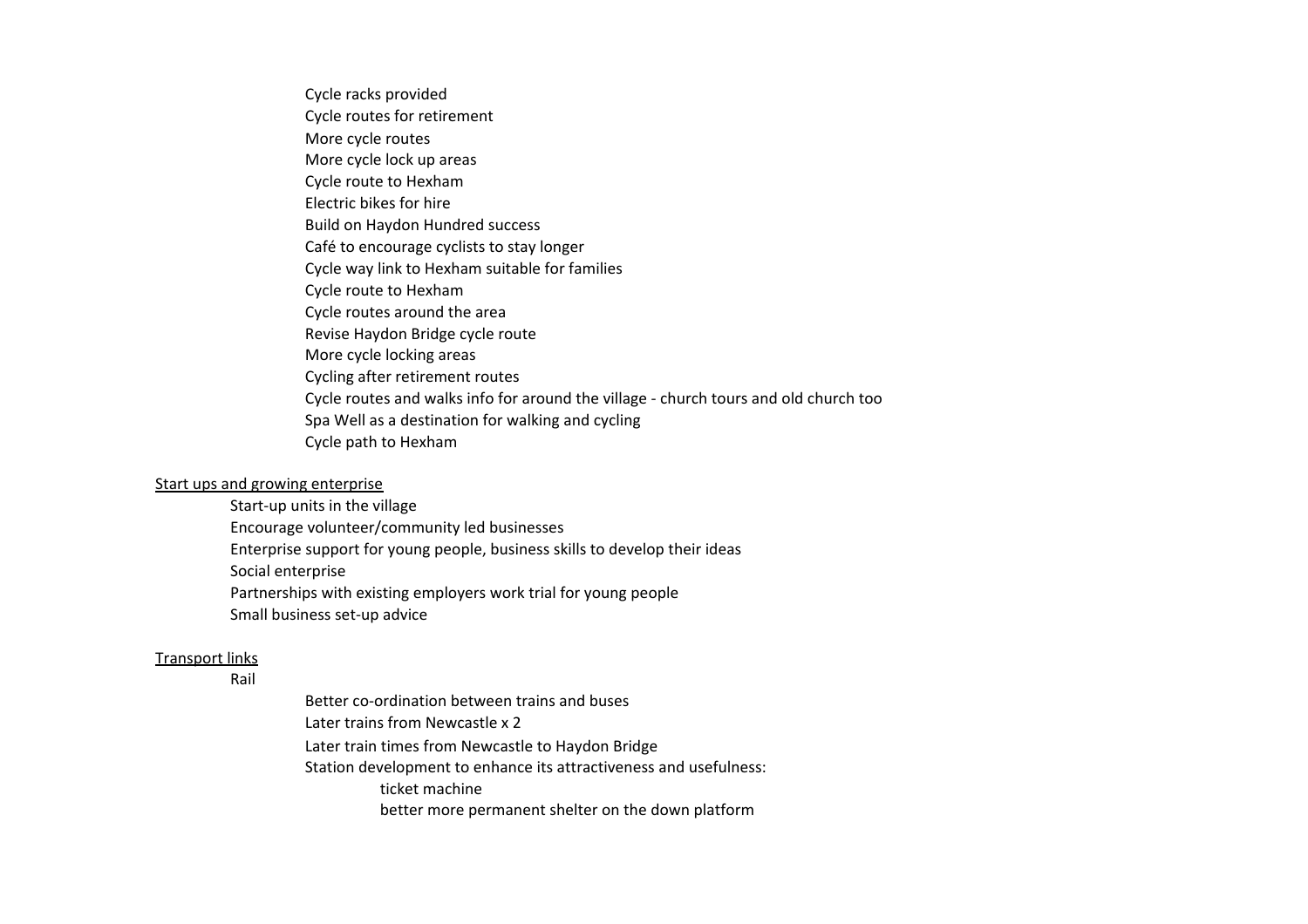highlight heritage etc in the village and surroundings, plants to beautify the bleak platforms Joined up thinking from our transport providers. Too expensive and too infrequent

#### Buses

Public transport is a major issue outside the village Could buses run at different times from trains esp to and from Hexham Bus/transport to Allendale Include Haydon Bridge in the wall bus route Bus up to Wall via Repeater Station, May to September at least opportunity to market the village, local heritage and need a coffee shop Support our good train and bus services A bus from Hadrians Wall to the Repeater Station would do wonders for the Disabled minibus to take people to Hadrians Wall from Haydon Bridge Summer buses to The Sill and *(the)* Wall Get Haydon Bridge on map for Hadrians Wall bus. We are a base for walkers and cyclists. We are missing an Link needed from centre of village to Hadrians Wall and The Sill Link from village to Hadrians Wall & The Sill Community transport further afield say Allendale for ski-ing

#### Particular trips

4 x Need transport to doctors and other health visits Volunteer drivers for other appointments 3 x Doctors at Allendale, need transport, could charge mileage Transport to different events for a nominal charge Bus/transport to Allendale Transport for hospitals and doctors appointment. Taxis are not always available due to school runs Mileage could be charged Need volunteer drivers for the infirm going to appts

**Community and People Community and People** (What we want to see in the village for residents and maintenance)

#### Green space and its management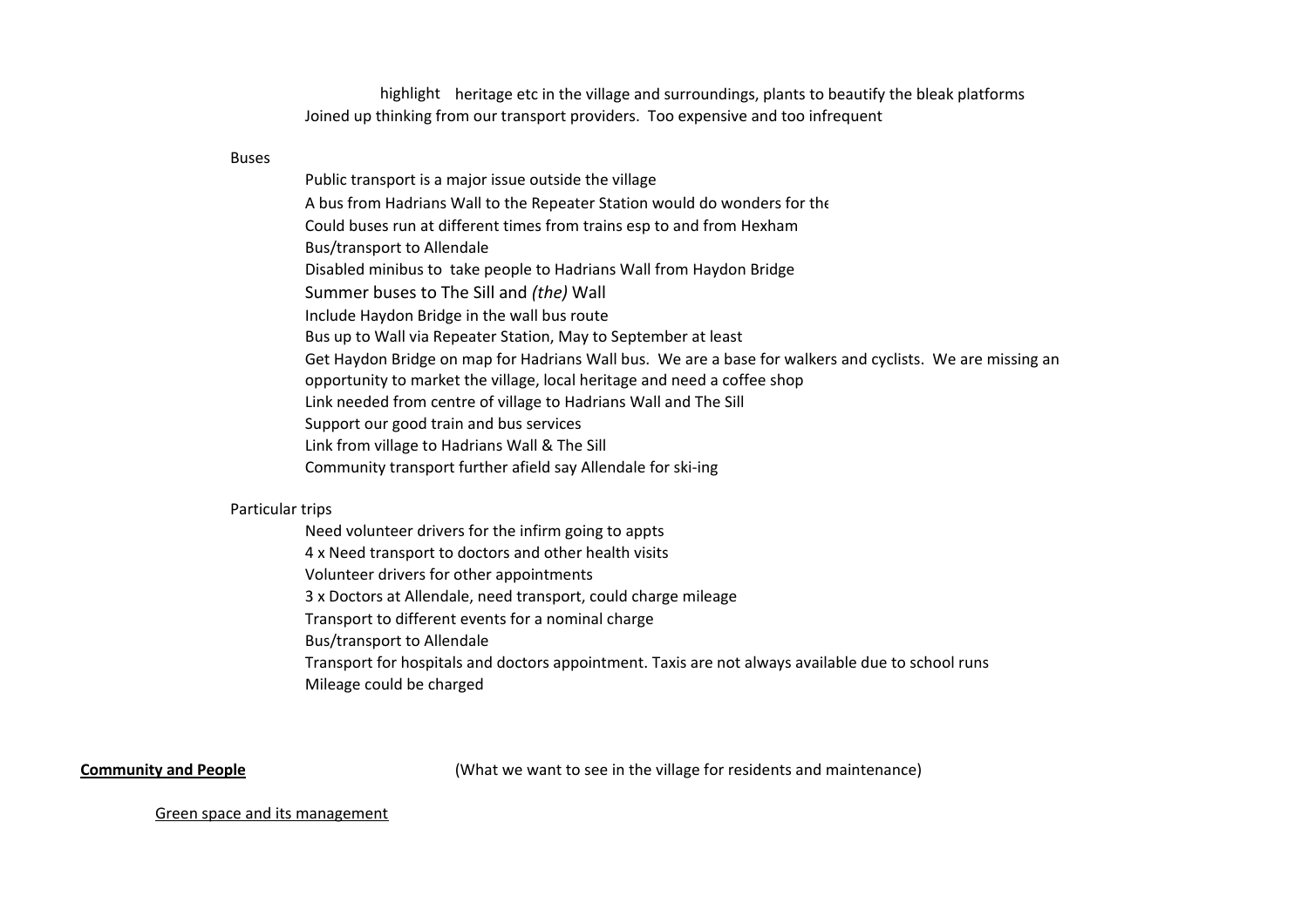More family based activities events on the picnic area when complete Open up Churchyard as village green with access to the river banks Rubbish generally well controlled, except parking and dogs, whole parish not just village Convert open space to Green space Railway corridor/station greening More greening of village, invitation to linger Source funding to improve greening of the village Encourage schools to engage in conservation topics Rota for litter-picking Wrongly positioned trees are detrimental, right trees in right place Gardening volunteers to take on public spaces Britain in Bloom Allotments - encourage school/others to grow their own food Sharing surplus fruit and veg people have grown Church yard made into village green, access from the Ealland Beautify the old bridge, plants, benches etc Wildflower verges - works well in Blyth

#### **Dogs**

Dog warden needed Dog warden patrols Dogs banned from Shaftoe Green Dog warden needed Dogs banned from Shaftoe Green Under cover dog warden - don't forget New Alston Dispel the myth of the poo fairy, someone has to pick it up eventually More poo bins on new Showfield and in village Dog poo bins at New Alston, crossroad and Lime Kiln junction Clear litter , dog mess and improve flower beds. Just look at Corbridge and Ponteland to see how to do it! Bigger bin at Shafto Park. Also stop dogs at the park Poo bins wherever people walk across whole parish

#### Young people

Encouraging involvement in village life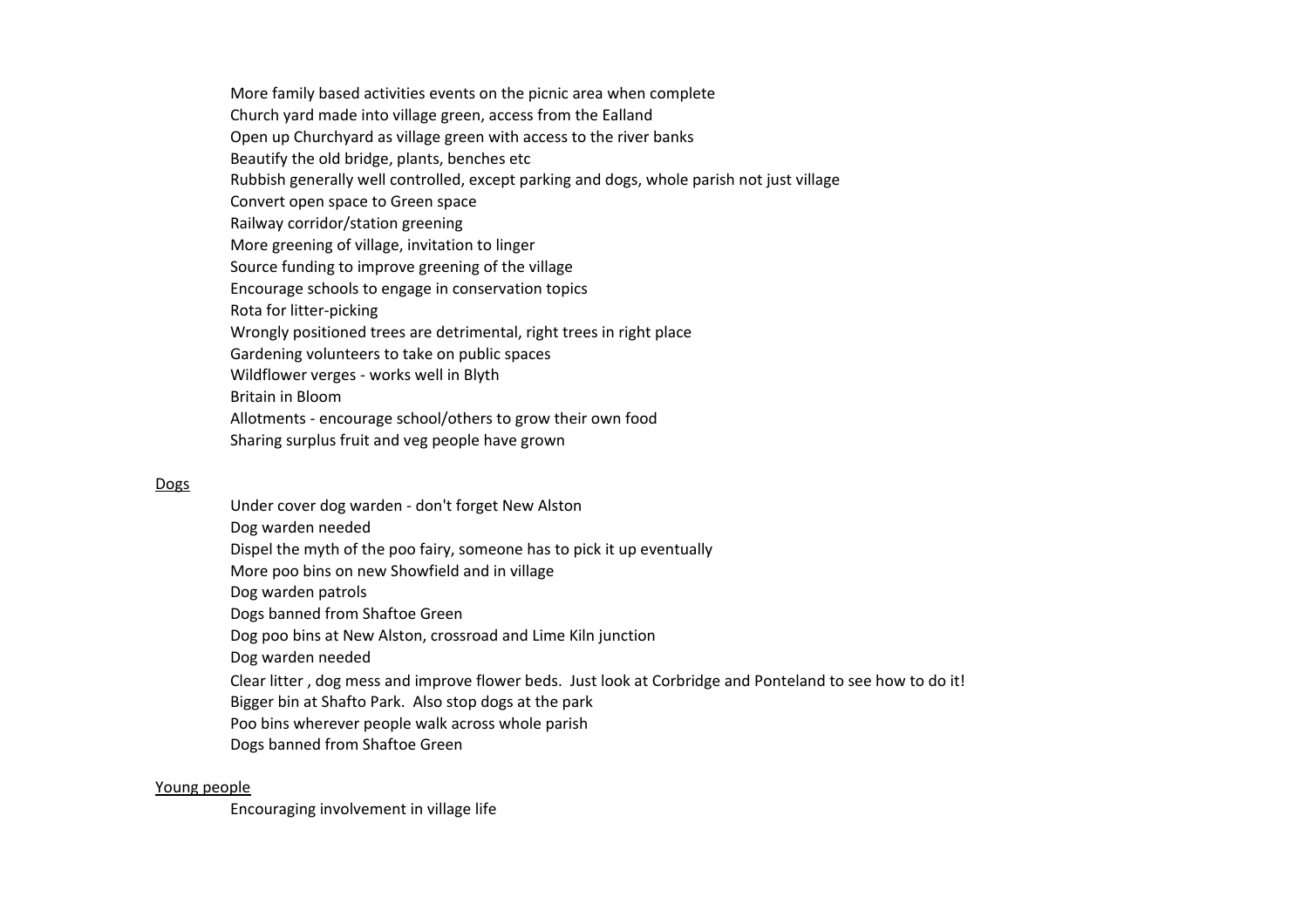Youth Council Encourage young and old to mix more Incentives for young people to get involved in environmental projects Intergenerational project with older people Project baking artisan bread, mending/restyling clothes for sale at market Skills development opportunities for young people eg computing, cooking

Provision for young people

More investment in young people A youth shelter in the parks; somewhere with roof, open sided so a dry area to sit in, instead of a bus shelter Enhance facilities and activities for young people Pool and Darts More out of school events for children Skate park Youth activities in village Dedicated bus shelters for teenage use only!!!!!!!!!!!!! Skate park/bike park BMX/skate park skate park Support youth make village child friendly Better access to the play park for the disabled Older or isolated people Youth Club - 6 post-its identifying a need for a youth club More out of school events eg holiday clubs Play area, eg swings jungle gym on Strother Close green area Activities encouraging local/youth involvement ie. tidy up village, litter pick, church clean up etc Youth events local dance volley ball; non competitive games day (both inclusive) Youth sport and fun activities Art group for young people and drama group

Tea clubs held in peoples homesfor conversation etc

4 x Lunch Club essential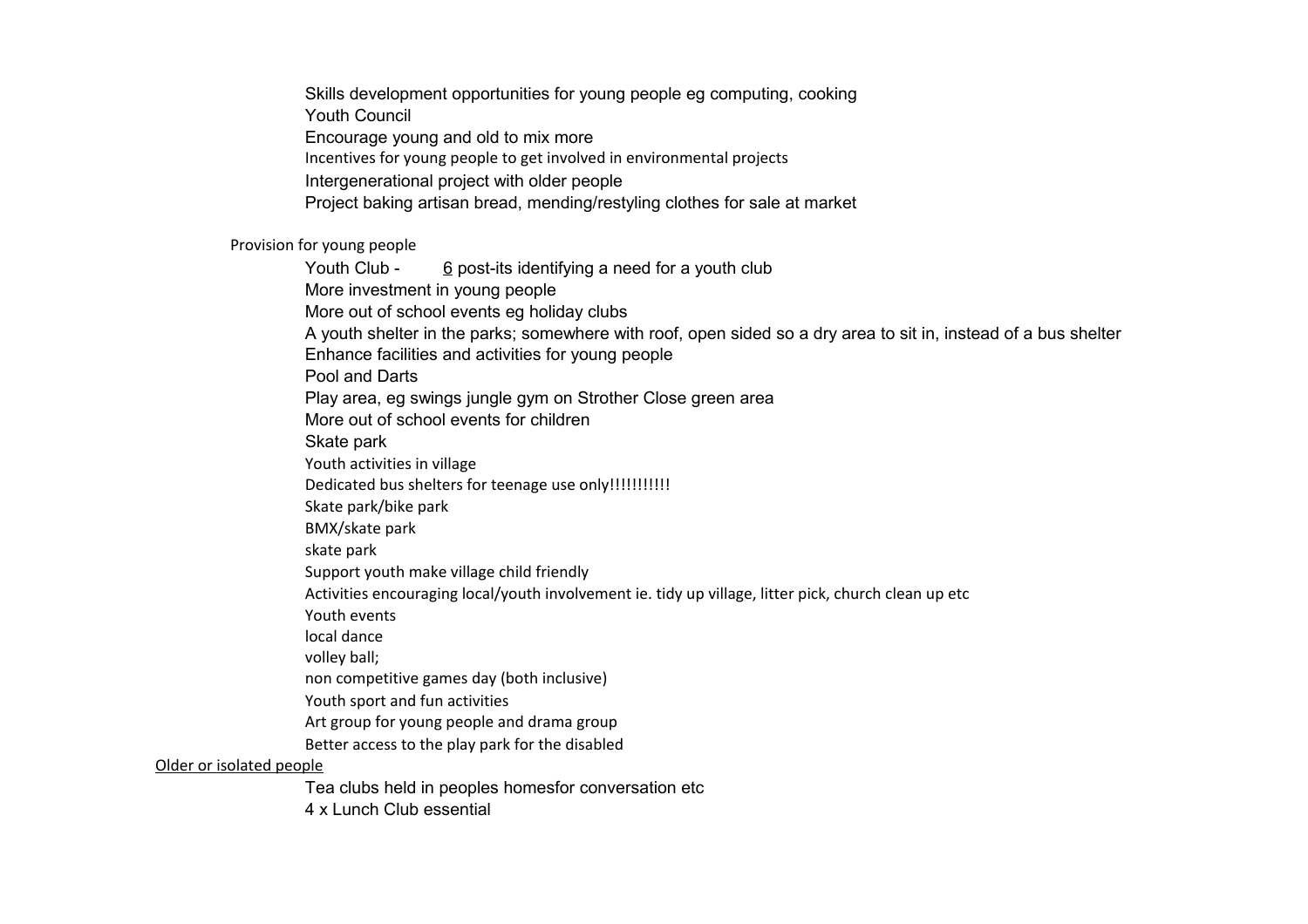Meals on wheels very important 2 x Schoolchildren and elderly events enjoyed by all 2 x Do more with schoolchildren, telling stories, share tech talents Oral history project with the primary school An old people carer Volunteers to read to older people Pat a dog scheme, once a week contact from someone U3A style social activities and learning Get together, Board games or eg knitting

#### Litter

More litter bins Litter patrol More refuse bins Employ a litter/dog warden

#### Schools

Involvement with residents

Closer relationship with the schools Engage with 1st school to. Get back to where it should be. We are a rural, not an inner city school More links from village to HBHS Why have so many parents decided to drive their children out of the village for 1st schools? Language weeks', eg French & Spanish - schools, shops signs etc Shafto Trust have money available for educational purposes which should be publicised more

# Making use of Facilities

Pop-up bakery from new school catering area More community use of school facilities Park House deteriorating, needs to be used, updated or sold

# Using local talent, knowledge and our human resources

Train the library volunteers to operate the system

Set up a central register for volunteers and opportunities for volunteering

Celebrate our heritage, use marketing expertise in the village

Oral history project amongst older folk to capture valuable memories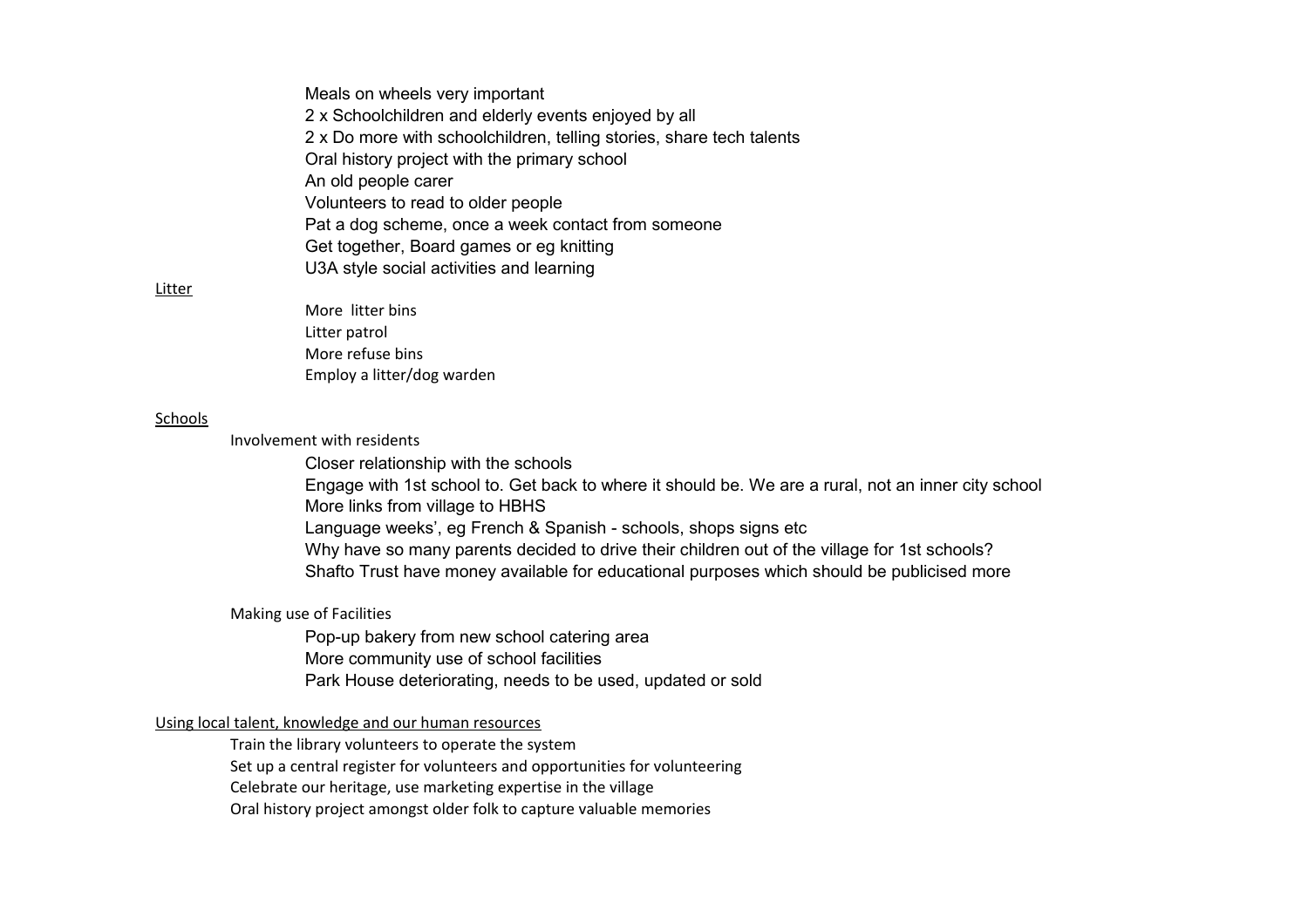Craft skills sharing Oral history project amongst older folk to capture valuable memories Craft workshops, how to knit, needle felting mosaics

#### Crime

Drug trading ignored for years on rural roads Drug trading both ends of New Alston

### Local communications

Celebrate our heritage, use marketing expertise in the village Engage with all groups Get more residents involved Electronic info about what's on in the village today/this week Promote Northumberland Day more Publicise events more A better website, needs refreshing Better advertising of the things we already have including the New Years Eve fireworks Promote walks and cycle routes. make the village road speed 20mph More information boards Dont ask an able-bodied child for their opinion and ignore the next with a disability Get into local tourism networks. Why is Haydon Bridge not even on the map for Hadrians Wall but Bardon Mill is?

# Events, services, classes

Encourage events, fairs to take place on Old bridge Days out for disabled locals and their carers Village support for established events More adult learning in the village Computer courses for all ages Free computer courses Computer coaching for older people - by younger? have a music Festival

More family-based events in the Community Centre eg volleyball

More events for families

More family fun places & restaurants to have fun with family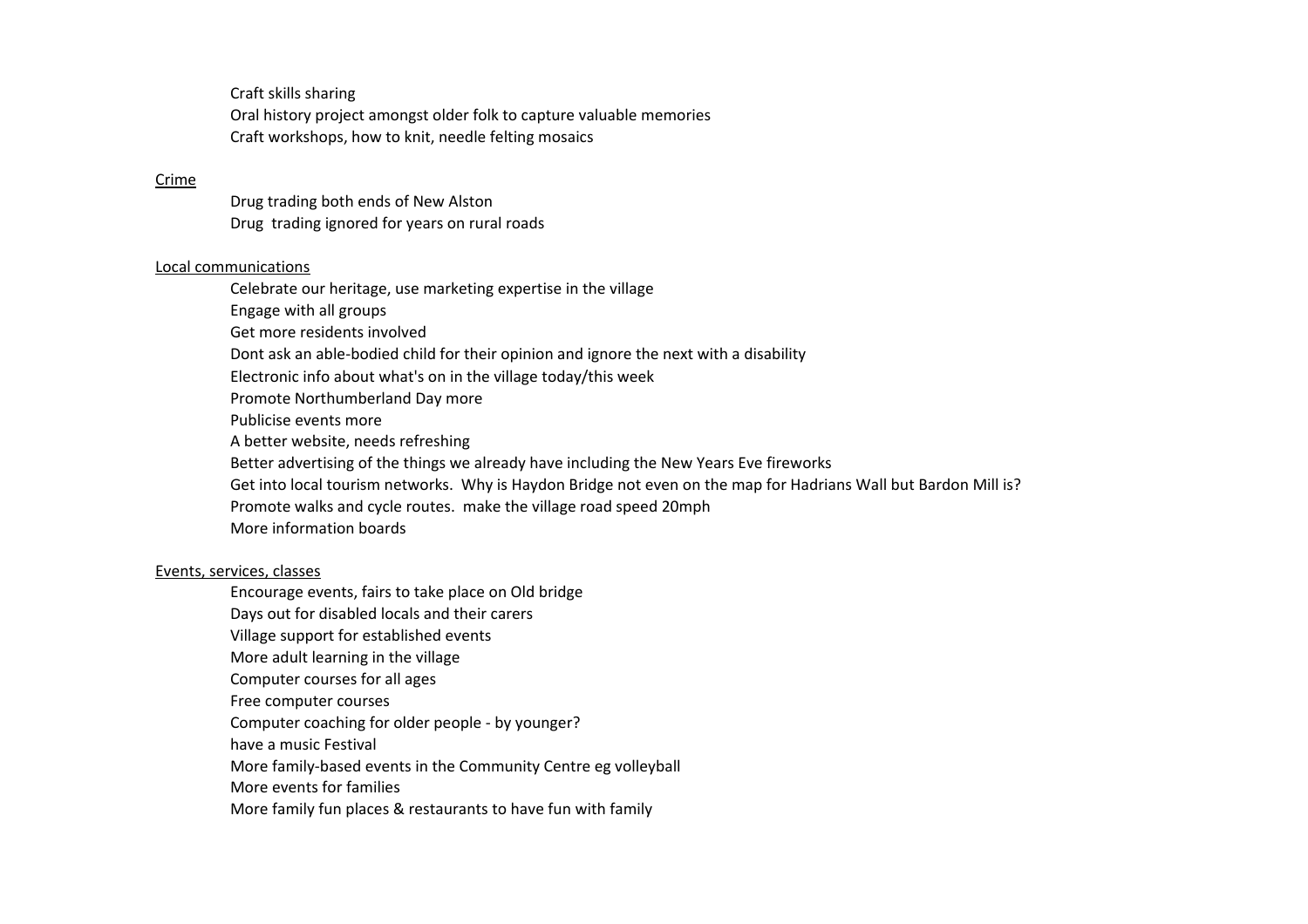Illuminate the church at night, as in 2000 A delivery service from local shops would be good Supported living for the elderly and vulnerable Ensure streets cleared in winter so people can get about Encourage more use of the Bridge, computers, research Parish Council to host an annual village meeting Country dance club events Night classes, sports events, adult involvement by schools, Parish and County councils Afternoon tea dances Pat a dog service for schools, OAPs, pre-school etc Develop more homecare support Financial advice available at the Birdge, leaflets etc

## Dementia social opportunities/services

Need daycare for Dementia patients Respite for carers Dementia cafe and support

**Heritage and built environment** (What we want the area to look like and how the infrastructure might be arranged)

Health services

Support the Health Centre and local chemist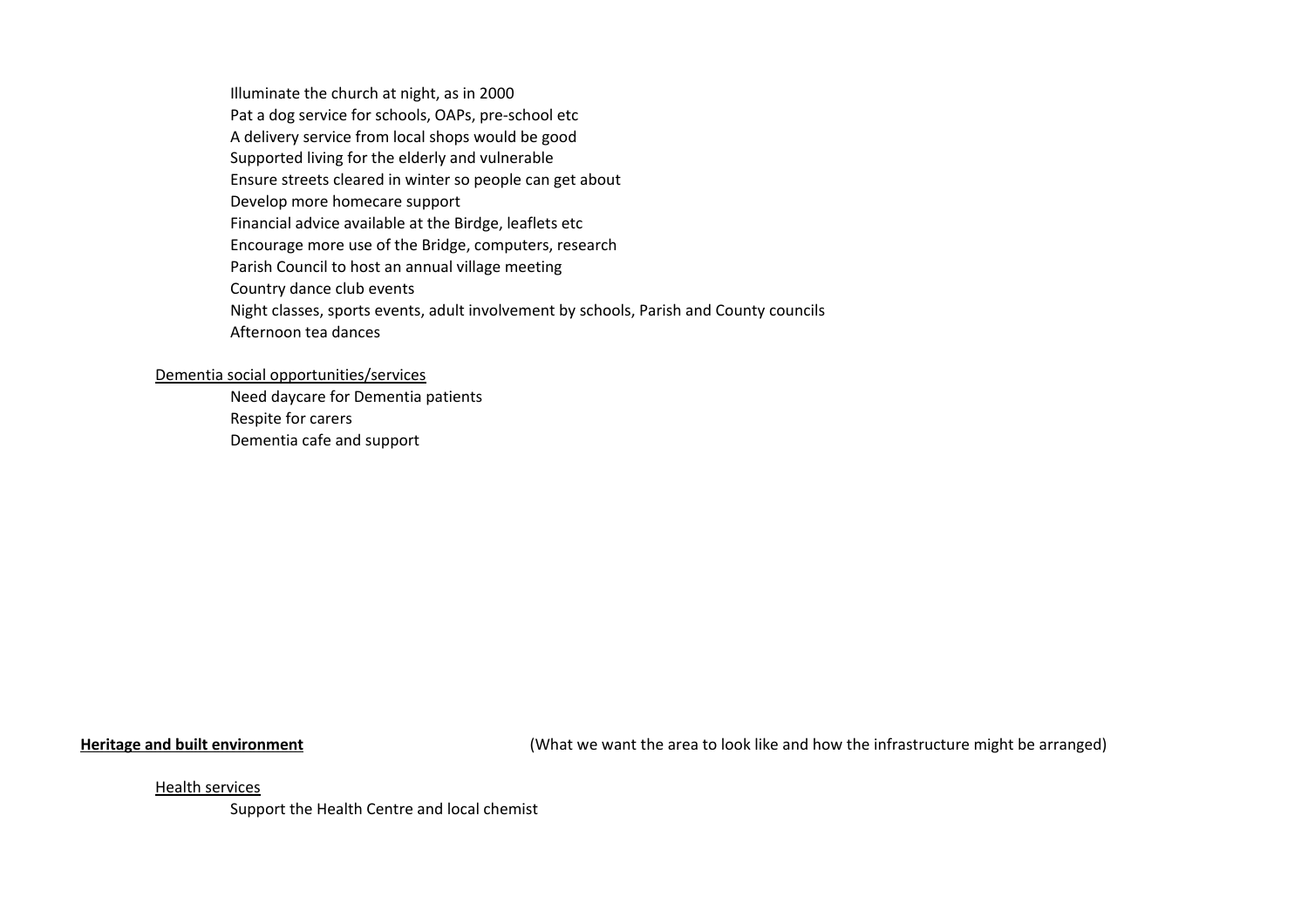Bigger doctors

Long waits for appointments, how can parishioners help the surgery? More info in Haydon News please, no doctors section now Better location than up a hill Review support for the old and frail No chiropody service at this surgery anymore. Only checks by unqualified staff

# Parking and car use

Clearly signed free parking Parking on Ratcliffe Road should be on one side only for safety Parking on Church Street is ridiculous. Any way to limit over-night parking for business vehicles? Ratcliffe Road needs to be policed by cameras, hit them with fines Grassed areas being damaged by parking, rethink and make some parking but not all Road use and car emissions Obey parking rules Parking is a problem near the Health Centre Ratcliffe Road to be returned to line up the middle and cars removed from right side Loading bay that works for all, not just Co-op Parking bays on Church Street Enforce the parking rules More your speed signs around sharp corners Car Park 60mph speed signs on A69, reduced to 50mph at village junctions Speed cameras on A69 A69 junctions are dangerous. Need 50mph speed limit at both ends of village Safer A69 junctions Fine the people who park on yellow lines once the road markings are finished Beautify the old bridge, plants, benches etc Object to parking on green area at Hordley Acres

# Flooding

Make the drains better for the future Flooding away from river caused by blocked streams in the lanes is a problem, as is surface water where no road drains Flooding away from river, fells need proper water mgmt and ditches/drains need clearing out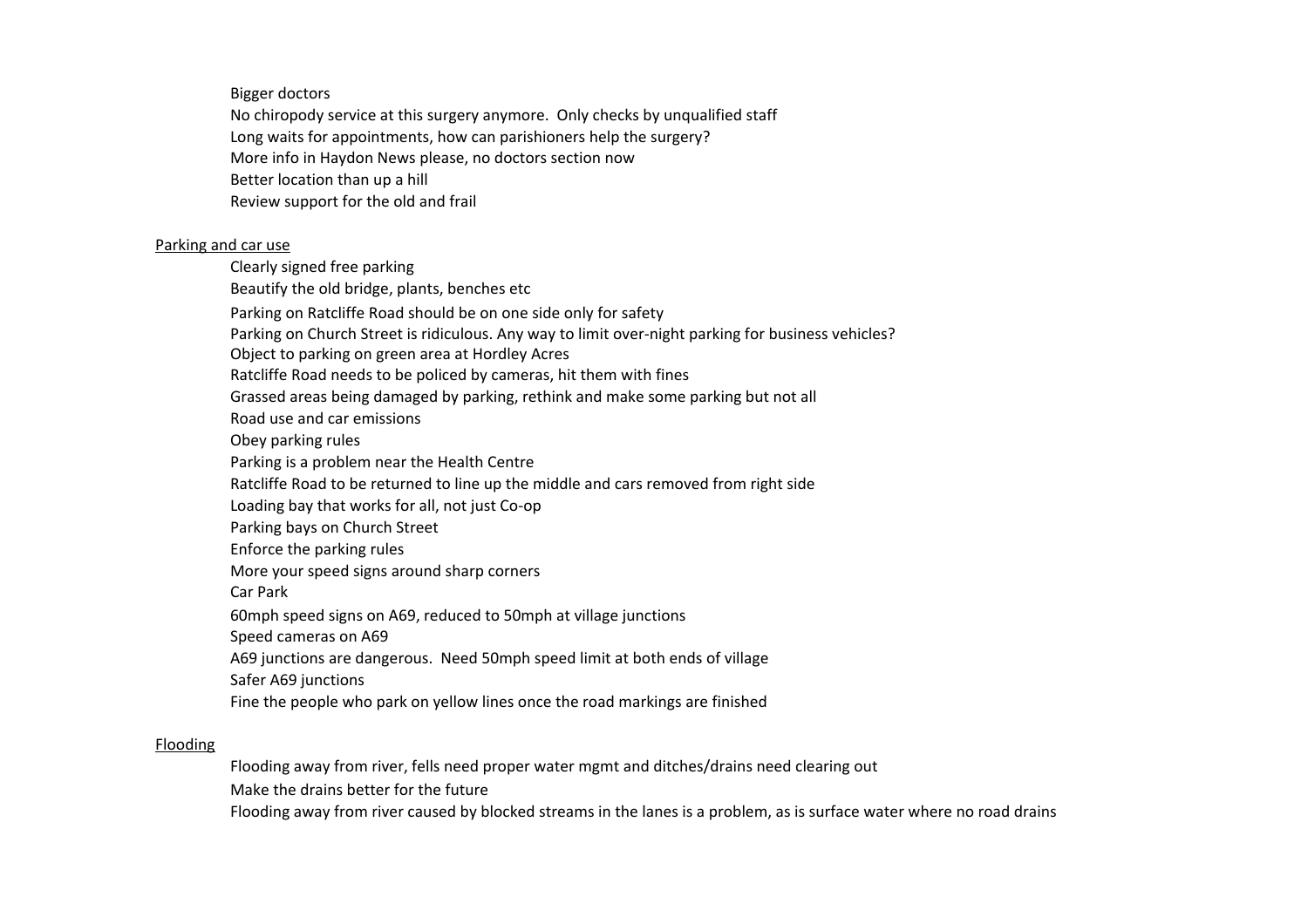new building continues Doctors struggling infer structures - sewage etc overwhelmed Flooding plans re E. Agency not complete from 2015 & yet Campaign for more trees in the Pennines and surrounding hills to prevent runoff and flooding

#### River

River Trust info Ensure river well-managed, especially risk of flooding

#### Light pollution

Reduce light pollution from football field? Can be seen 2 miles away Reduce the light pollution form street lighting ie old yellows

# Buildings, bridges, infrastructure

Improve west end entrance of village - maybe stone planting sign Skate park

3x need a skate park Skate park on Shaftoe Green Seats and other improvements on the old bridge More public toilets More houses need more facilities, where are they? Current problems to be sorted before new projects/housing started Create a village "square", 2 x bridges, John Martin Street, riverside Re-landscape the centre of the village, crossing the old A69 onto the old bridge Landscaping of public spaces in village centre Decent landscaping in centre of village + crossing from Co-op to old bridge (underpass no prams) Haydon Park is deteriorating, use, repair or sell Support the Community Centre Specialist housing for older people Industrial units at Langley brickworks More commercial premises and land to be made available 10 year plan-Churchyard and Riverside to give village a central park and visitor parking Local issues not joined up with govt plans Older peoples village with sheltered accomodation and care Protected pavement areas with seats for people to enjoy takeaway food Claires, Butcher, Co-op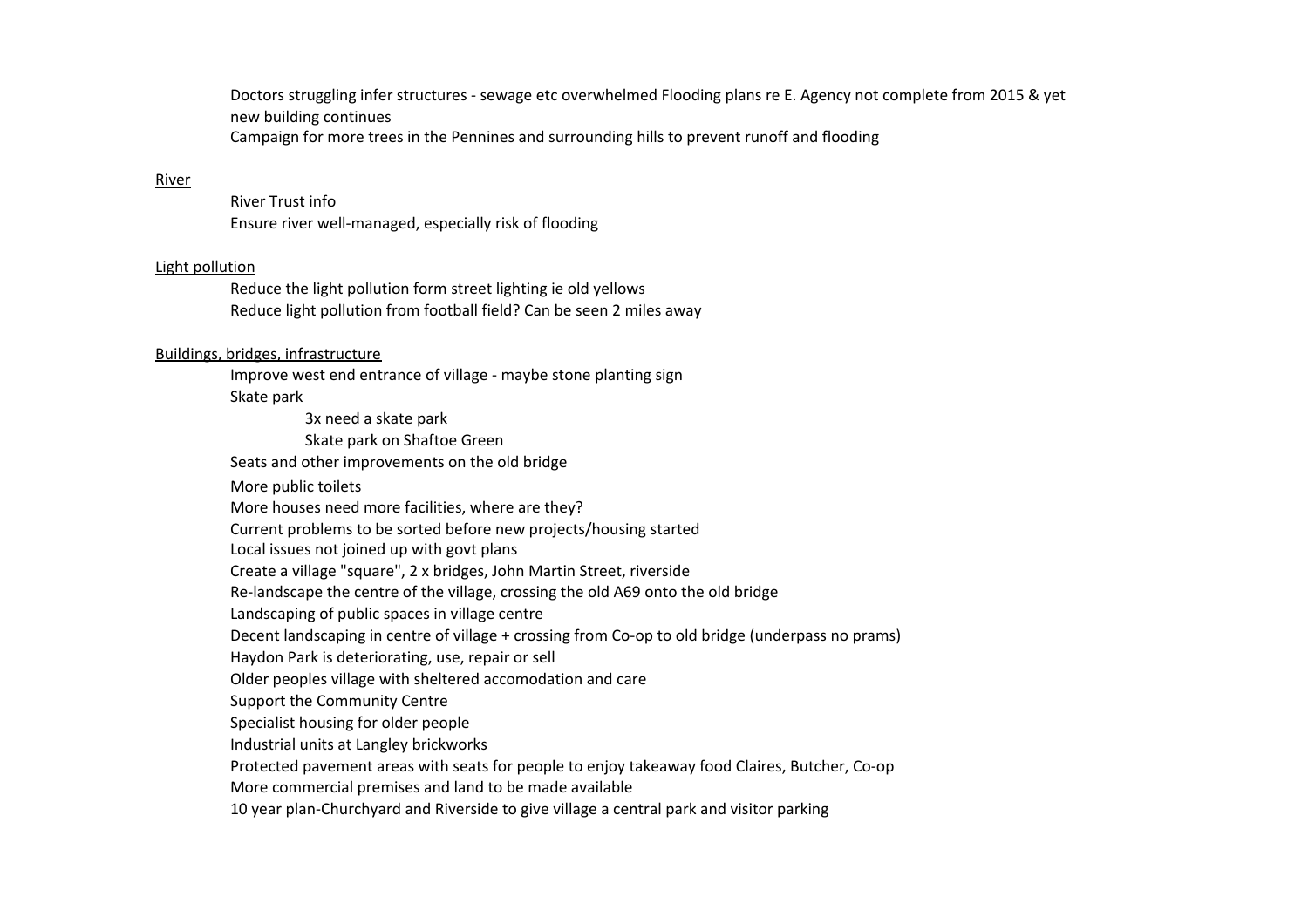Improve pavements on Church Street and Ratcliffe Road 3 x Pelican crossing on Ratcliffe Road to be switched back on Bunkhouse facility Notice board on south side of river Fuller and more developed paths on river bank Better fencing around Shaftoe academy More pedestrian crossings Pedestrian priority signs at entrances to the village Make more use of the bridge and riverside for everyone Improve appearance of road bridge- weeds, paint railings? Too many signs of different types Remove redundant safety railings and replace with seating and planting More seating Better signage Move signage on A69 Natural swimming pool Encourage seats on the street More seats on the main street, for instance Church St, for socialising All year round tennis courts with all weather surface available in winter too Sports offer for all ages and abilities More use of St Cuthberts churchyard Return the bottlebank to the village centre Road surface on backlane School accomodation Maintain seating. Bench opposite Maresfield North Bank in need of tlc (lots of people sit there) Invitation to discover the areas richness on the railway platforms village Hadrians Wall North Pennines Northumberland National Park Brown tourism signs on A69 inviting visitors to discover our historic village - John Martin - Philip Larkin - Thomas Spence Use of sports facilities at HBHS for the public - tennis, squash, badminton etc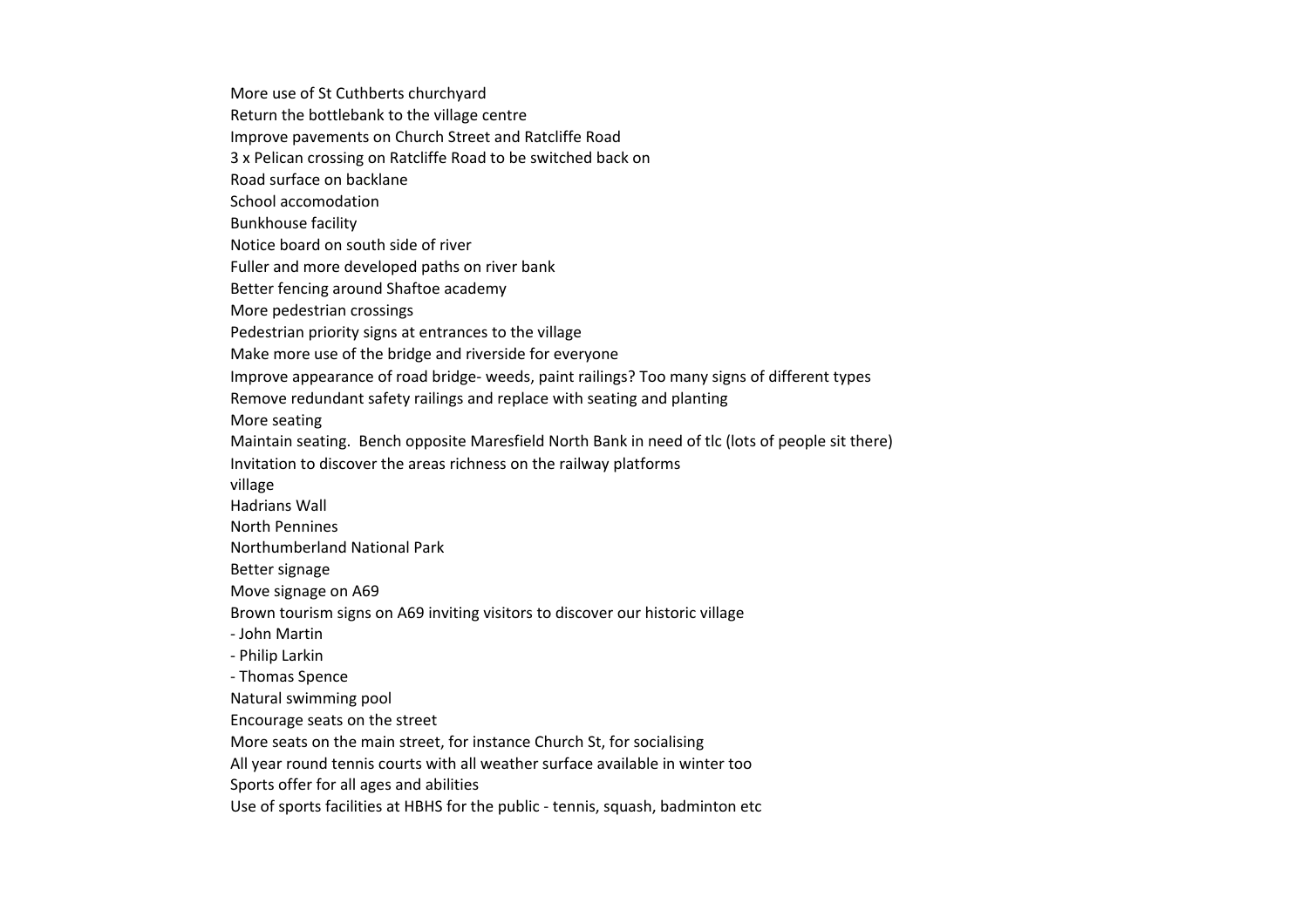New cricket/rugby pavilion at HBHS

Better use of football field facilities to open up to other sports. maybe grass running track around the edges

Look after our excellent sports facilities

Near places to play sports are HBHS and HB Football club

*(written by a child. Suggest this means make use of* 

*facilities already available)*

# Consistent design and plans

Encourage good design for new projects/builds. Improve the quality of builds. Why so much brick?

More visually appealing entrances to village eg signage, flower pots etc

Art-based signage to Riverside Park (something special)

# Housing needs

Housing similar to Haltwhistle flats below hospital

Try to ensure new building meets our needs - affordable & young starter homes - not to maximise builders' profits Live/work housing

Supported living accommodation vulnerable & single people

Whatever happened to social housing? Low cost homes don't stay low cost for long

Social housing - 2

Single person housing. Affordable

A communal housing scheme for people who don't want to live alone - a collective

More sustainable housing/eco-friendly housing - 2

Don't allow poor design not in keeping with village ie house on North Bank looks like a farm barn!

Control numbers being built over expansion too quickly. Shoe-horning houses into already built on areas

Limit any new housing to only if it's social housing

# Heritage

Langley heritage - mines, John Martin, etc

Langley Heritage Centre, mining, brickworks, Catherine Cookson etc

Heritage Interpretation Plan

Consistent street furniture style and materials

Develop app featuring heritage and history of village

Seats to be updated and repaired around the village